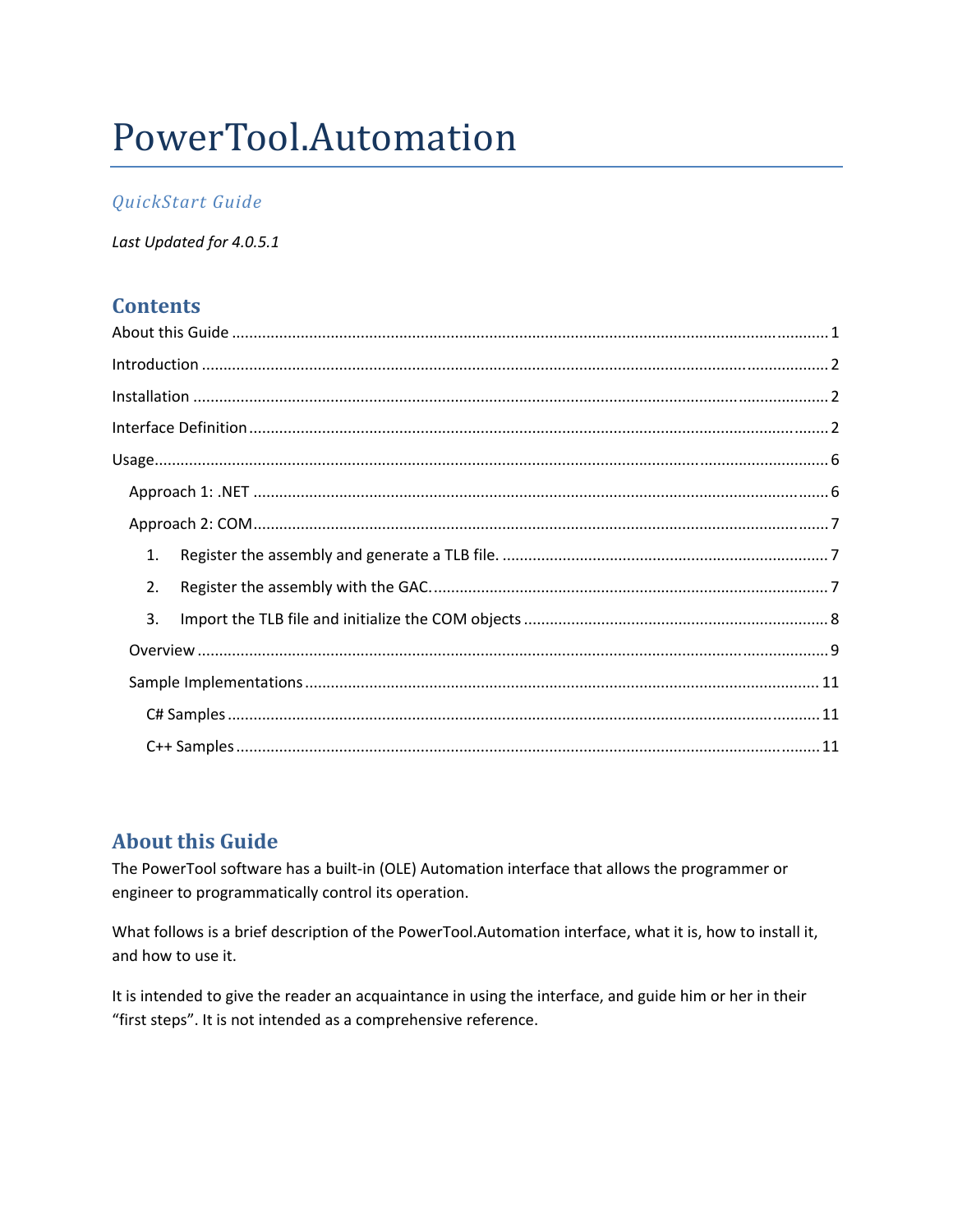## **Introduction**

One can start or stop multiple PowerTool applications, connect to various Power Monitor devices, set trigger codes, start and stop sample runs, or save and load files via programmatic control, much like an interactive user can do sitting at his or her console.

This document assumes that the reader has at least some familiarity with programming concepts in general, and COM or the .NET Framework in particular.

## **Installation**

First, install the PowerTool application via our standard installer. Typically, you will have already done that if you have gotten to this point. The Automation sample implementations can be found in the 'DeveloperExamples' subdirectory where you installed the Monsoon Power Tool applications. Executables and source code are both distributed for these examples. A Visual Studio solution file is present, as are individual project files for each example. Be sure to read our usage notes before building the samples. Your next steps will vary depending on whether you are accessing the library via .NET aware languages like C# or via COM aware languages like C++.

Note, if you are building the solution as a whole, you will need to follow the steps for COM and .NET or the C++ examples will not build. If you are only building specific C# sample projects, then you can skip the COM specific steps.

# **Interface Definition**

*Subject to change. Current as of 4.0.5.0. Note, the interface changed in 4.0.5.0!*

```
\Gamma Guid("B134840E-1BE3-4789-B04E-DBAD3BEE8E79"), 
     InterfaceType(ComInterfaceType.InterfaceIsDual), 
     ComVisible(true), 
 ] 
 public interface IAutomation 
 { 
     #region IAutomation Properties 
     // Whether the PowerTool application is open 
     bool ApplicationIsOpen { get; } 
     // Whether a Power Monitor device is connected 
     bool DeviceIsConnected { get; } 
     // Whether a sample is currently running 
     bool SampleIsRunning { get; } 
     // Serial number of the connected device 
    ushort DeviceSerialNumber { qet; }
     // Whether the application has any data captured or loaded from file 
     bool HasData { get; }
```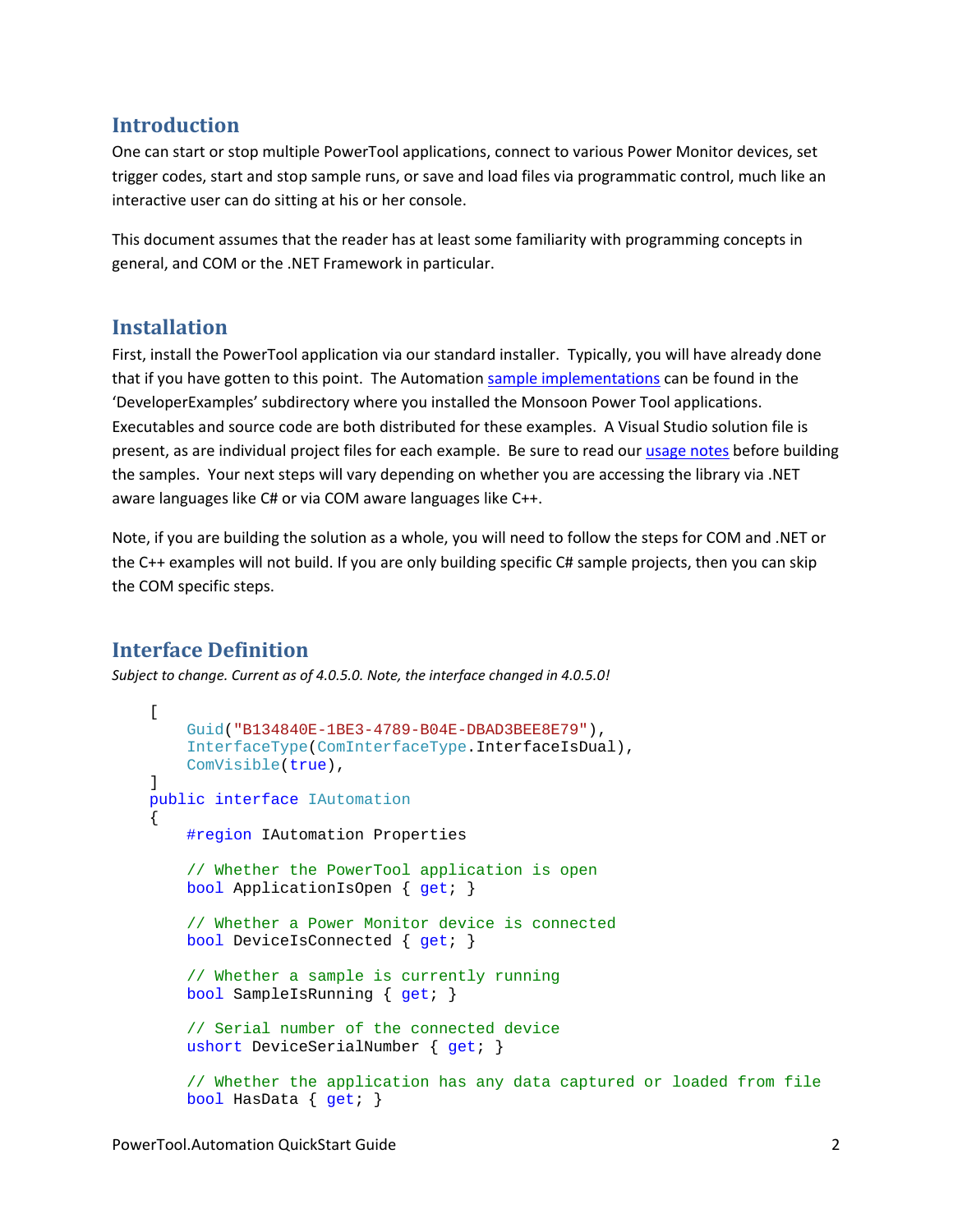```
 // Returns the summary statistics structure 
 SelectionData SelectionData { get; } 
 // Calibration status during sample run 
 // Values: OK, Warning, Failed 
CalibrationStatus CalibrationStatus { get; }
 // Program exit code 
ExitCode ExitCode { get; }
 // Data file name 
 string FileName { get; } 
 // Application status 
 PowerToolStatus PowerToolStatus { get; } 
 // Enable/disable throwing exceptions on errors 
 // (mostly during processing of properties) 
 bool ExceptionsAreEnabled { get; set; } 
 // Visibility state of the Power Tool application window 
bool Visible { get; set; }
 // Window state (min, max, normal) 
WindowState WindowState { get; set; }
 // Power-up time, in milliseconds. 
 // Allowable range: 0-255 
byte PowerUpTime { get; set; }
 // Current limits, in amps. 
 // Allowable range: 0-8 
float PowerUpCurrentLimit { get; set; }
float RunTimeCurrentLimit { get; set; }
 // USB passthrough mode. 
 // Allowable values: Auto, On, Off, Trigger, Sync 
UsbPassthroughMode UsbPassthroughMode { get; set; }
 // Directory for temporary files. 
 // The directory must exist 
string TempDirectory { get; set; }
 // Main and USB resistor offsets, in ohms. 
 // Allowable range: 0.0372-0.0627 
float MainFineResistorOffset { get; set; }
float MainCoarseResistorOffset { get; set; }
float UsbFineResistorOffset { get; set; }
float UsbCoarseResistorOffset { get; set; }
 // Aux resistor offsets, in ohms 
 // Allowable range: 0.0872-0.1127 
 float AuxFineResistorOffset { get; set; } 
float AuxCoarseResistorOffset { qet; set; }
```

```
 // Trigger setting code.
```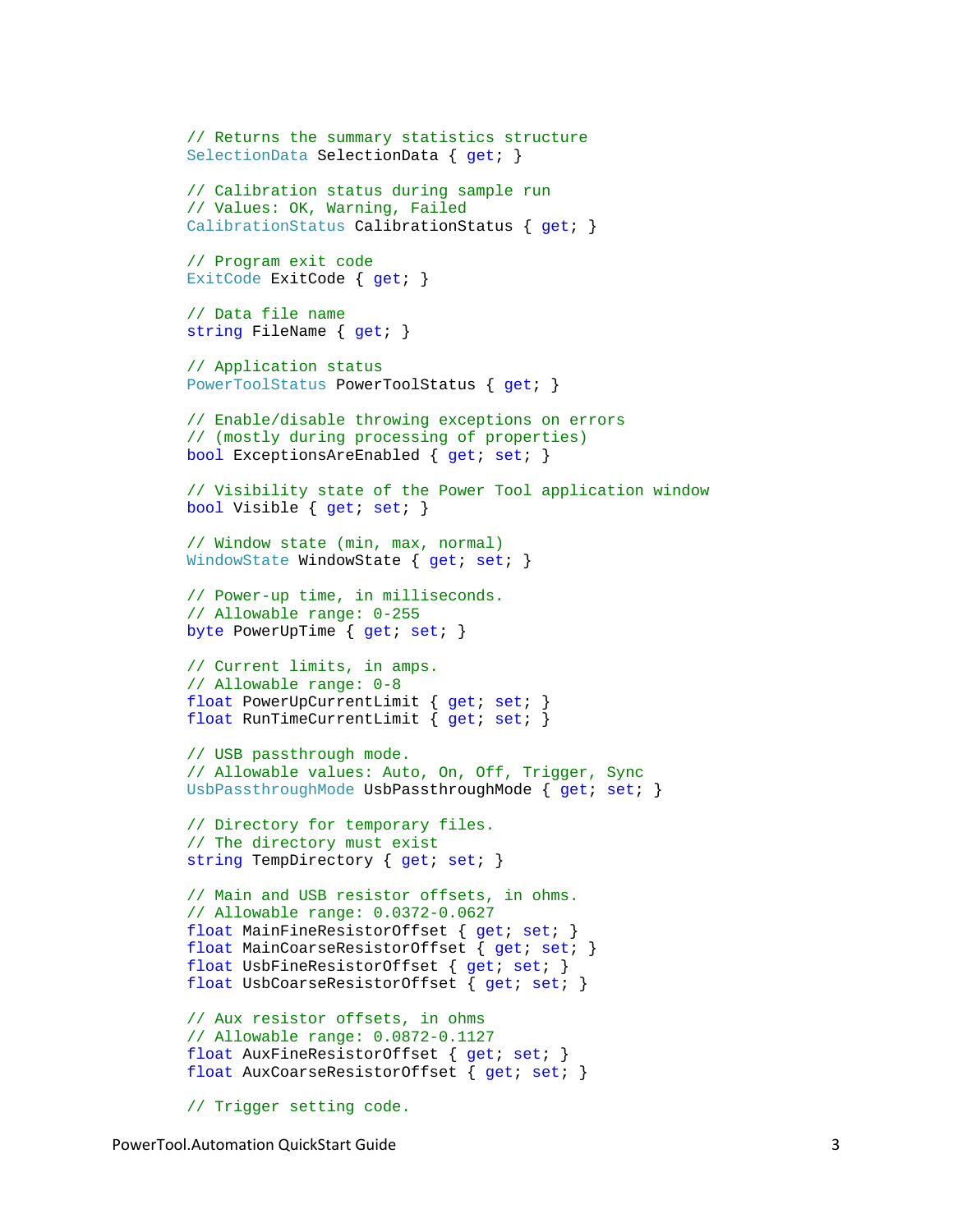```
 // Same code as used on the PowerTool command line 
string TriggerSetting { get; set; }
 // Real-time voltage channel selection 
 // Allowable values: Main, Aux. (USB not valid) 
Channel VoltageChannel { get; set; }
 // Enable/disable capture of currents 
bool CaptureMainCurrent { get; set; }
 bool CaptureUsbCurrent { get; set; } 
 bool CaptureAuxCurrent { get; set; } 
 // Set Main output voltage, in volts. 
 // Allowable range: 2.0f < setting <= 4.095f 
 float MainOutputVoltageSetting { get; set; } 
 // Whether Main output voltage is enabled 
 bool EnableMainOutputVoltage { get; set; } 
 // Battery size, in mAh 
 // Allowable range: 1-9000 
uint BatterySize { get; set; }
 // Number of devices available 
uint DeviceCount { get; }
 // Incremental wait time, in milliseconds 
// Default = 1000
uint WaitInterval { get; set; }
 // Version info 
HardwareRevision HardwareRevision { get; }
 byte FirmwareVersion { get; } 
byte ProtocolVersion { get; }
 SoftwareVersion SoftwareVersion { get; } 
 // Number of samples captured 
 ulong TotalSampleCount { get; } 
 ulong MissingSampleCount { get; } 
 // Capture date of sample 
DateTime CaptureDate { get; }
 // Sample rate (always 5000, but provided for completeness) 
 uint SampleRate { get; } 
 // Form position and size, in pixels 
 int Height { get; set; } 
 int Width { get; set; } 
 int Left { get; set; } 
int Top { get; set; }
 // Log file name. Empty or null string means no logging 
string LogFileName { get; set; }
 #endregion IAutomation Properties 
 #region IAutomation Methods
```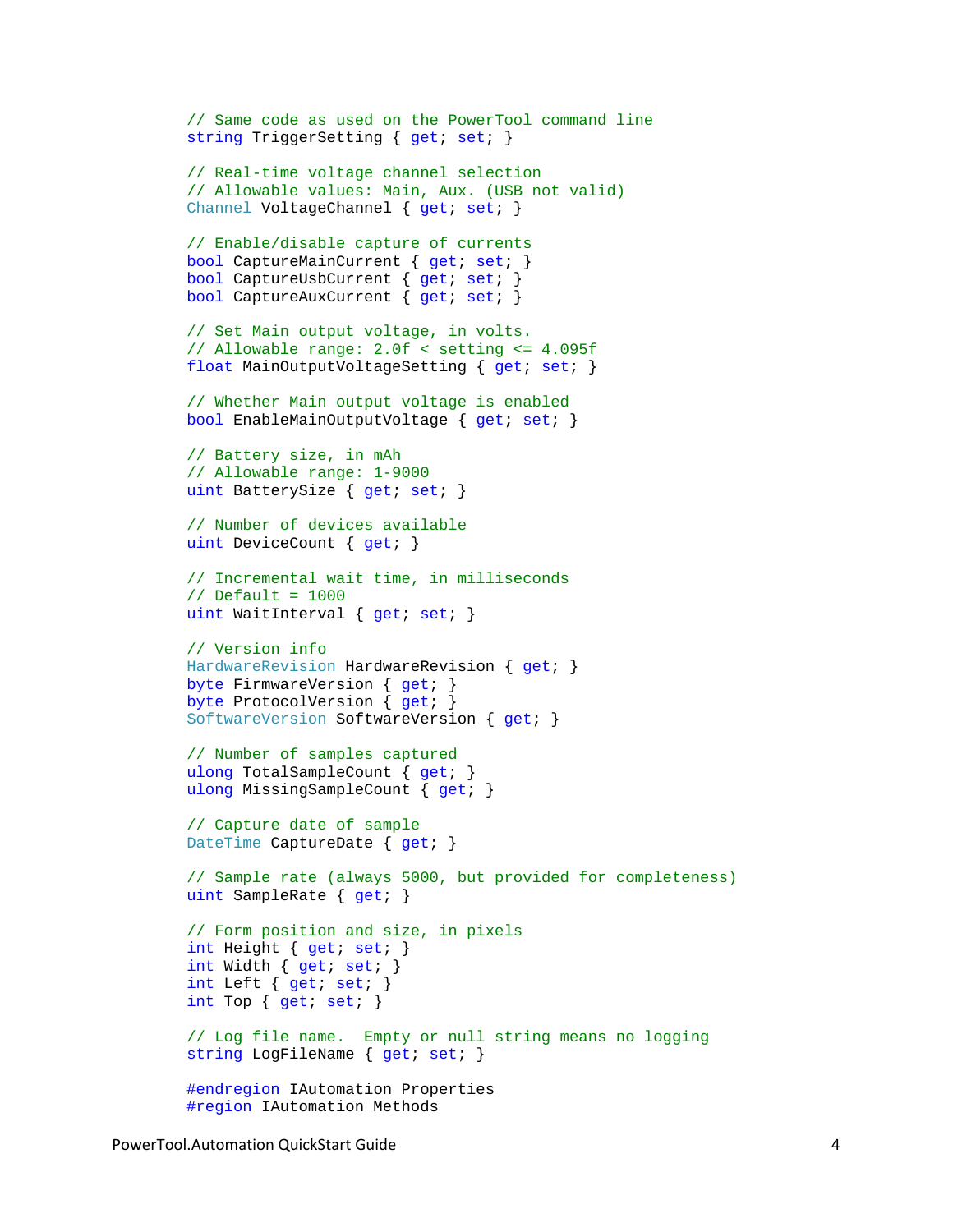```
 // Enumerate the Power Monitors which are available for connection. 
         // Outputs array of device serial numbers found, or null if none. 
         // Returns the number of devices found (zero if none). 
       uint EnumerateDevices(out ushort[] serialNumbers);
        // Gets the serial number associated with a particular 
        // device instance. (See DeviceCount property). 
        // Argument must be in the range 0..(DeviceCount-1) 
         // Returns 0 if invalid. 
       ushort GetSerialNumber(uint deviceNumber);
         // Open/close the Power Tool application window, with optional wait. 
        // Wait times are specified in multiplea of the WaitInterval 
         // property, listed above 
        bool OpenApplication(bool readIniFile, bool waitFlag); 
        bool OpenApplication(bool readIniFile, uint waitLimit); 
        bool CloseApplication(bool writeIniFile, bool waitFlag); 
        bool CloseApplication(bool writeIniFile, uint waitLimit); 
         // Connect/disconnect a Power Monitor device 
        bool ConnectDevice(ushort serialNumber); 
        bool DisconnectDevice(); 
        // Refresh the application display 
        bool RefreshDisplay(); 
        // Start/stop sampling 
        bool StartSampling(bool waitFlag; 
        bool StartSampling(uint waitLimit); // in multiples of WaitInterval 
        bool StopSampling(bool waitFlag); 
        bool StopSampling(uint waitLimit); // see above 
        // Load a previously-captured file 
        bool LoadFile(string fileName); 
         // Save captured data to a file 
       bool SaveFile( string fileName, \frac{1}{2} // File name
                        bool overwriteFile, \frac{1}{2} // Overwrite file?
                         bool createDirectory); // Create directory? 
        bool ExportCSV( ulong lowIndex, // 0..(TotalSampleCount-1) 
                        ulong highIndex, \frac{1}{10} ...(TotalSampleCount-1)
                        string fileName, \frac{1}{\sqrt{2}} File name
                        uint granularity, \frac{1}{1}, 10, 100, 1000, 10000 the
                                                //modulus used to determine 
                                                //which samples to export
                        bool overwriteFile, \frac{1}{2} Overwrite file?
                         bool createDirectory); // Create directory? 
         // Sample retrieval 
        bool GetSample( ulong sampleIndex, // 0..(TotalSampleCount-1) 
                         out Sample sample); // A Sample structure 
 bool GetSamples(ulong startIndex, // 0..(TotalSampleCount-1) 
 uint sampleCount, // Number of samples desired 
                        out Sample[] samples); // Array of Sample structures
```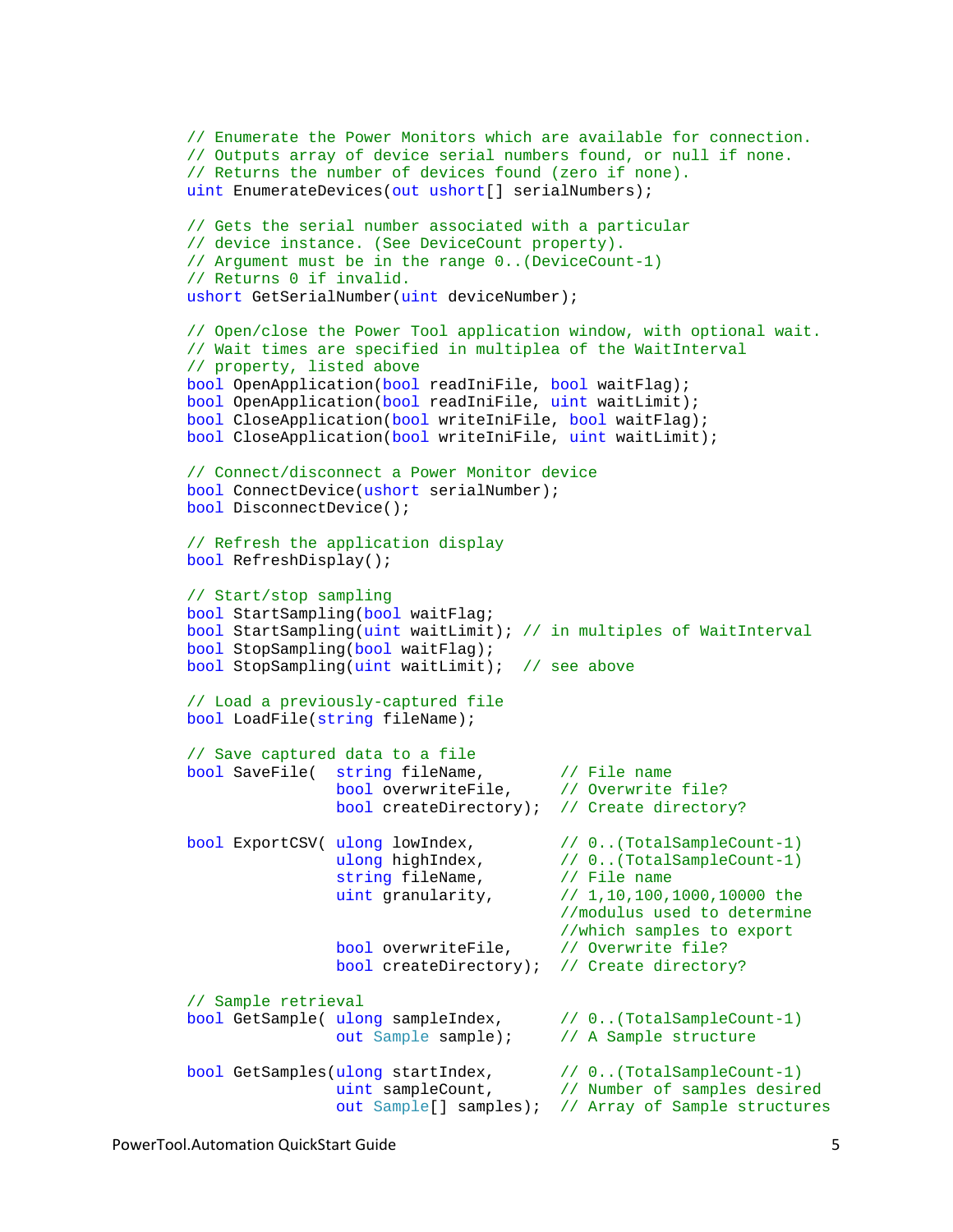```
//Resets the connection to the currently connected power monitor 
     //device and disables VOut. 
     bool ResetPowerMonitor();
     #endregion IAutomation Methods 
 }
```
## **Usage**

## **Approach 1: .NET**

## **.Net 4.5 is specifically required for version 4.0.5.0.**

As of 4.0.5.0, all included projects are built under Visual Studio 2015. If you wish to build under Visual *Studio 2012 and are only using C#, disable the CPPClient project. Otherwise, you must set your PlatformToolset to VisualStudio 2012 for the CPPClient project or you will have build errors when you build from the Solution as a whole.*

## **.Net 4.0 is specifically required for version 4.0.4.11.**

## **.NET 3.5 is specifically required for versions 4.0.4.0‐4.0.4.10.**

Assuming that you are writing your code in a .NET‐compatible language, such as C#, you simply need to fix the reference to PowerTool.exe in your project to point to wherever it was installed on your computer.

The simplest way to do this is remove PowerTool .exe from your project references, and then re-add it.

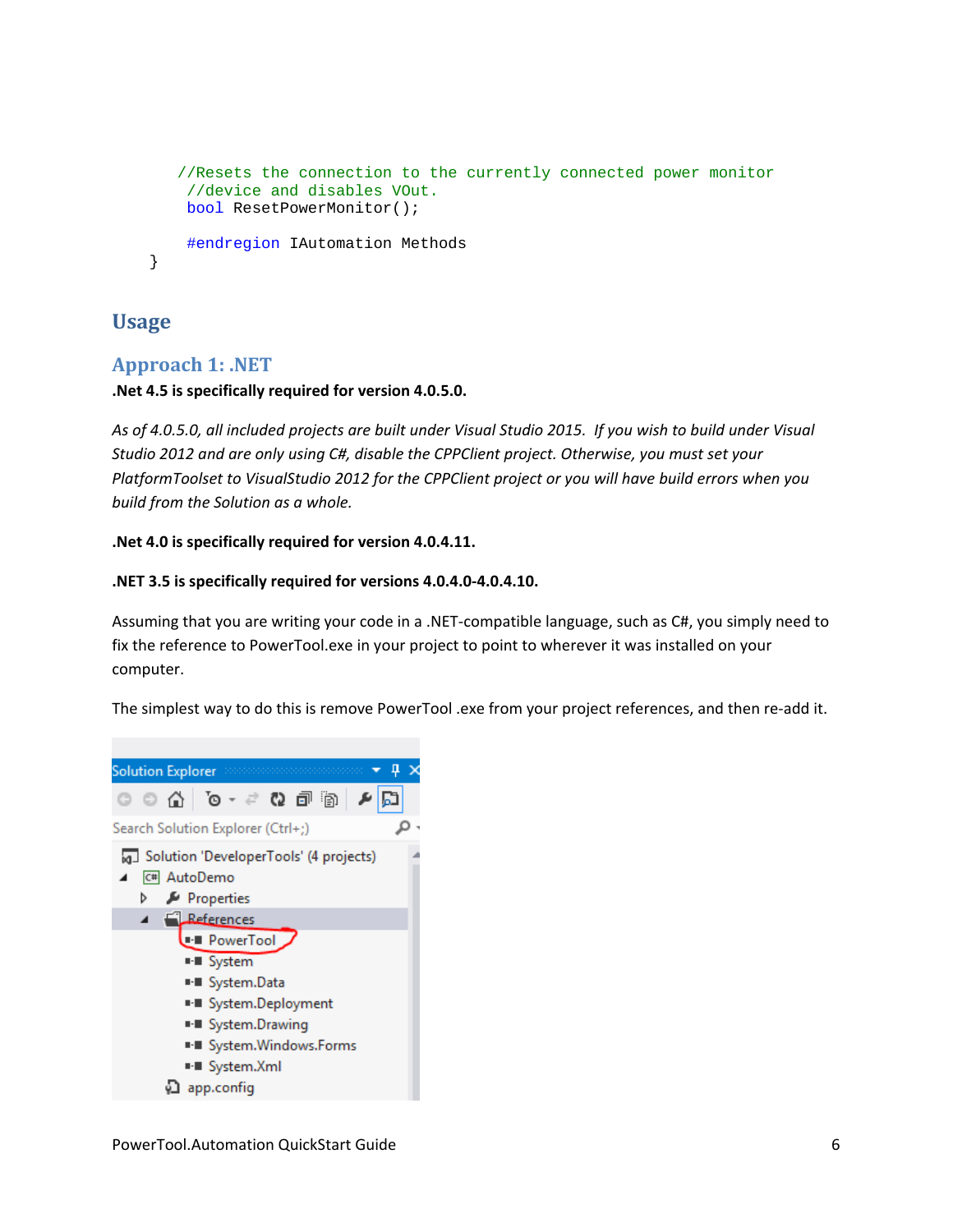No additional assembly registration or steps are necessary. If you did register an earlier assembly in the GAC, .NET will pull that assembly first, and you must unregister it to compile against the new assembly.

## **Approach 2: COM**

Alternatively, if you want to do it the old‐fashioned way (COM‐style) with a language such as C++, follow the following steps. You will need to redo these steps anytime there is a new version of the PowerTool executable or an interface change.

*Note, COM support requires version 4.0.4.9 or later of the PowerTool application. Also note that the* COM API is not as full featured as the .NET API and does not expose all of the same functionality.

As of 4.0.5.0, all included projects are built under Visual Studio 2013. If you wish to build under Visual *Studio 2012, you must set your PlatformToolset to VisualStudio 2012 for the CPPClient project or you will have build errors.*

## **1. Register the assembly and generate a TLB file.**

*This step requires that you have installed the free .NET 3.5 (or higher) SDK from Microsoft.* 

Open a command prompt as an administrator and change to the .NET directory where regasm is installed (for example: c:\Windows\Microsoft.NET\Framework\v4.0.30319). Run the following command:

RegAsm.exe [path to powertool.exe] /tlb:PowerTool.tlb

For example, with the default PowerTool install location, you would run

RegAsm.exe "C:\Program Files (x86)\Monsoon Solutions Inc\Power Monitor \PowerTool.exe" /tlb:PowerTool.tlb

The above command, once completed successfully, registers the PowerTool.exe application as the server for the PowerTool.Automation object and generates the tlb file you will need to import in your code.

You should see an output along the lines of:

Types registered successfully

Assembly exported to 'c:\Program Files (x86)\Monsoon Solutions Inc\Power Monitor\PowerTool.tlb', and the type library was registered successfully

#### **2. Register the assembly with the GAC.**

*This step requires that you have installed either Visual Studio(2010 or later) or the free Windows SDK(version 6 or later) from Microsoft.*

Open a Visual Studio Command Prompt as administrator or a Windows SDK Command Prompt as administrator. If you have previously registered a PowerTool assembly be sure to unregister first and then register the new assembly.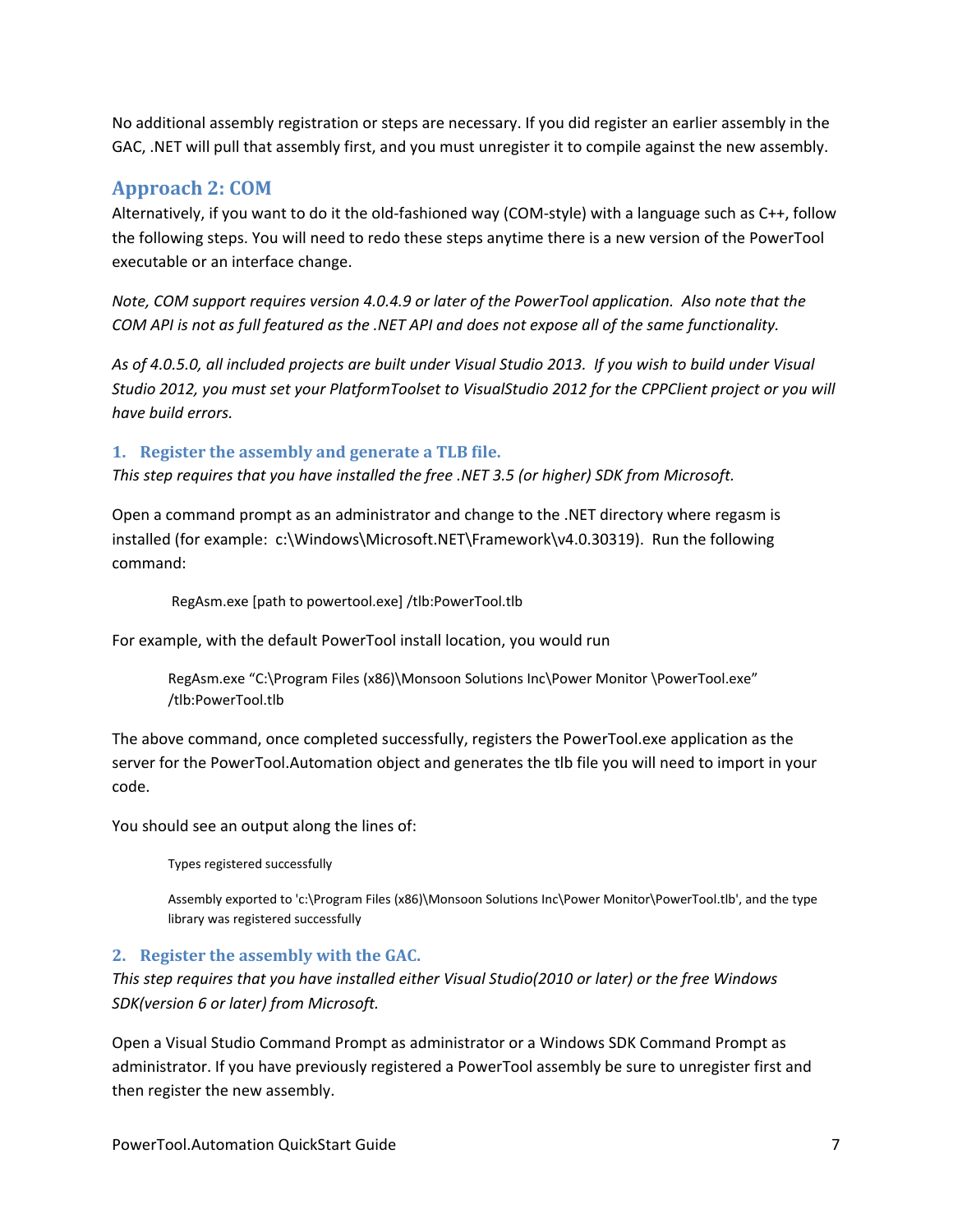If you need to uninstall the assembly from the GAC, you can issue the command:

gacutil /u PowerTool

Register your new assembly:

gacutil /i "C:\Program Files (x86)\Monsoon Solutions Inc\Power Monitor \PowerTool.exe"

You should see an output along the lines of:

Assembly successfully added to the cache.

You can query the GAC to see the PowerTool assembly is installed with the following command. Make sure the PowerTool assembly version shown is the one you expect.

gacutil /l PowerTool

#### **3. Import the TLB file and initialize the COM objects**

The following sample calls are written in C++. To see a reference sample implementation, look at our C++ samples.

Create a C++ project type of your choice, for example, a command line project.

Specify your includes and imports, including the tlb file

‐This example uses the ATL COM libraries

#include <atlbase.h> #include <atlsafe.h>

‐IMPORTANT! Fix this path to match your current location!

#import "C:\Program Files (x86)\Monsoon Solutions Inc\Power Monitor\PowerTool.tlb"

Specify the namespace

using namespace PowerTool;

Initialize the COM library

::CoInitialize(NULL);

Get the powertool instance

IAutomation \*pAutomation = NULL; CComPtr<IAutomation> autoPtr; HRESULT hr = autoPtr.CoCreateInstance(\_T("PowerTool.Automation"));

Do whatever you want to do here with the interface.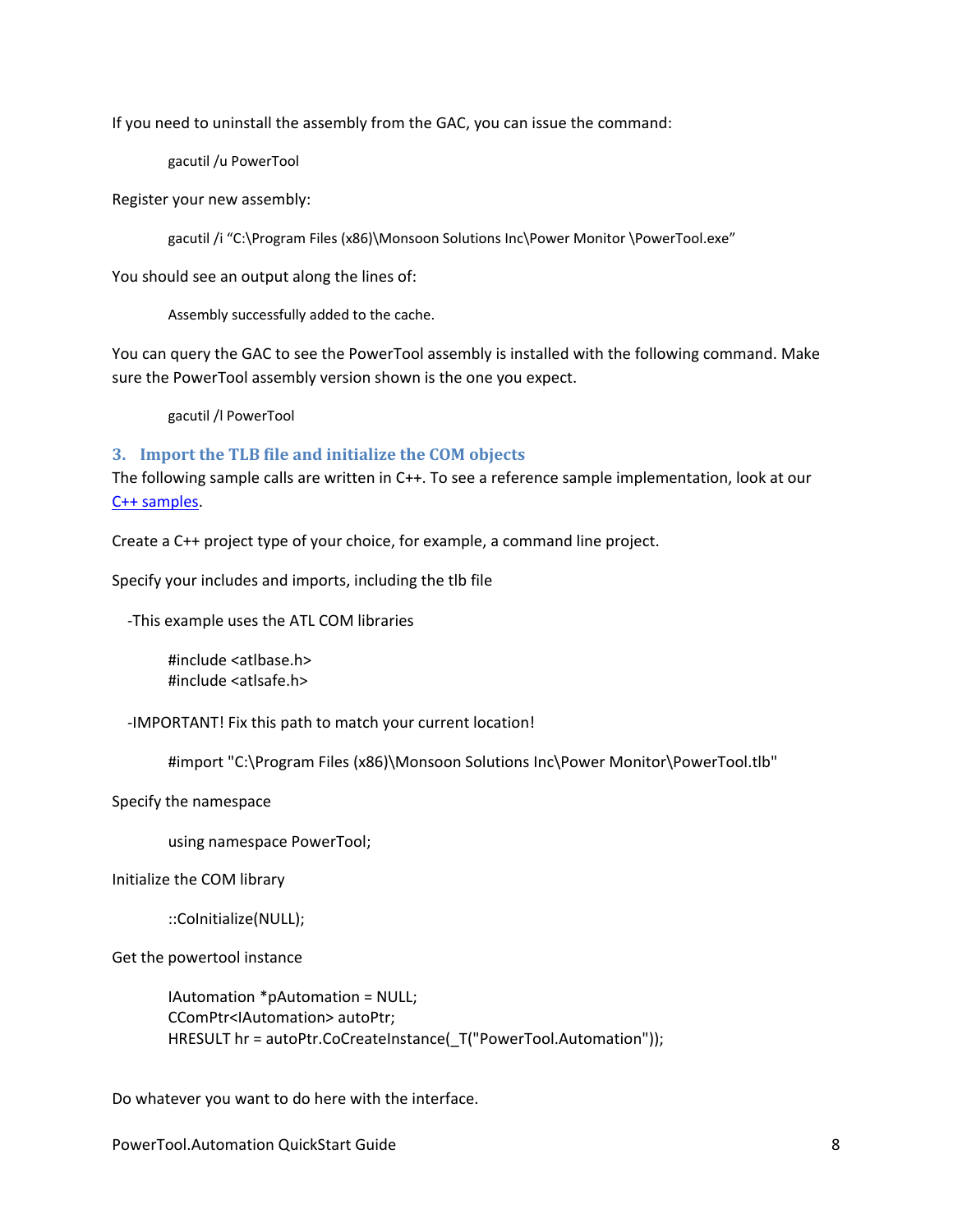Cleanup

if (pAutomation) pAutomation‐>Release(); CoUninitialize();

## **Overview**

The following sample calls are written in C#. To see a complete implementation, look at our samples.

Start out with:

PowerTool.Automation myPowerTool = new PowerTool.Automation();

If you get a non‐null result, you are now in programmatic control of the PowerTool. You can open more than one PowerTool if you wish. Each is represented in your space by the object you instantiated, as above.

So, now that you have a PowerTool instance, what can you do with it? You might start out by running it:

bool powerToolRunning = myPowerTool.OpenApplication(false, 30);

The "30" specifies the number of wait intervals we're willing to wait for the app to start up. The default interval is 1000 milliseconds, so in the above call, we said we're willing to wait 30 intervals, or 30 seconds. The "false" tells it not to read its INI file, we'll take the defaults.

Once the PowerTool app is running, it might be convenient to know what Power Monitor devices are attached to the host computer:

ushort[] serialNumbers = new ushort[1];  $\frac{1}{1}$  // just temporary... gets replaced shortly uint deviceCount = myPowerTool.EnumerateDevices(out serialNumbers);

If there are no Power Monitors, the EnumerateDevices call returns zero, and nulls out the output array. Otherwise, it gives us a new array of serial numbers, and returns the count of devices.

If we see a device we like, we can connect to it by specifying its serial number. So, say EnumerateDevices() reported back at least one device. We can then issue the following call to connect to the first device:

bool deviceConnected = myPowerTool.ConnectDevice(serialNumbers[0]);

Now that we're connected, the device is ours and will stay that way until we disconnect, or someone pulls the plug.

How about we take some samples?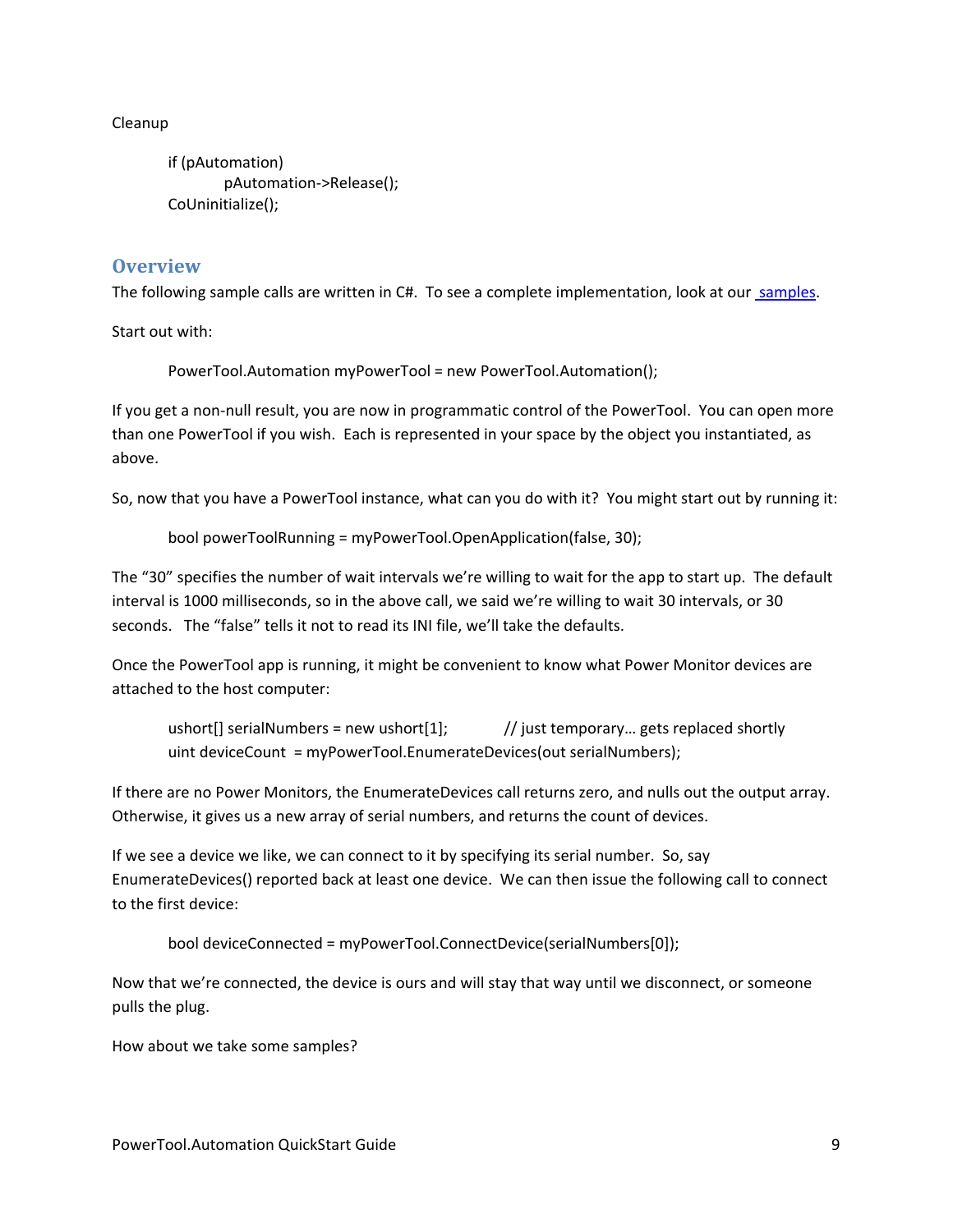myPowerTool.Visible = true;  $\frac{1}{100}$  Let's watch it run myPowerTool.MainOutputVoltageSetting = 3.7; // Our device likes 3.7 volts myPowerTool.EnableMainOutputVoltage = true;  $//$  Give it the juice bool started = myPowerTool.StartSampling(10); // Same timing rules as above // … // ... We do other stuff while sampling occurs on a background thread, and then... // … bool stopped = myPowerTool.StopSampling(10); // Stop sampling… same timing rules myPowerTool.EnableMainOutputVoltage = false; // Leave the device powered off

Okay, now we have sample data sitting in PowerTool's working memory. Exactly 5,000 data points for each second that the sample was running. What do we do with this data? Well, we could save it in a file…

bool dataSaved = myPowerTool.SaveFile ("C:\\MyFolder\\MyFile.pt4", true, true);

The "true" values merely tell it to overwrite any like‐named file it may find in that folder, and to create the folder if it doesn't already exist.

Now that our data is saved, let's clean up…

| myPowerTool.DisconnectDevice();            | // Disconnect                             |
|--------------------------------------------|-------------------------------------------|
| myPowerTool.CloseApplication(false, true); | // Don't write INI file, wait for closure |
| $myPowerTool = null;$                      | // Dispose of the interface               |

The above is intended as a simple reference and is not a complete guide. See the sample implementations that are included for additional examples.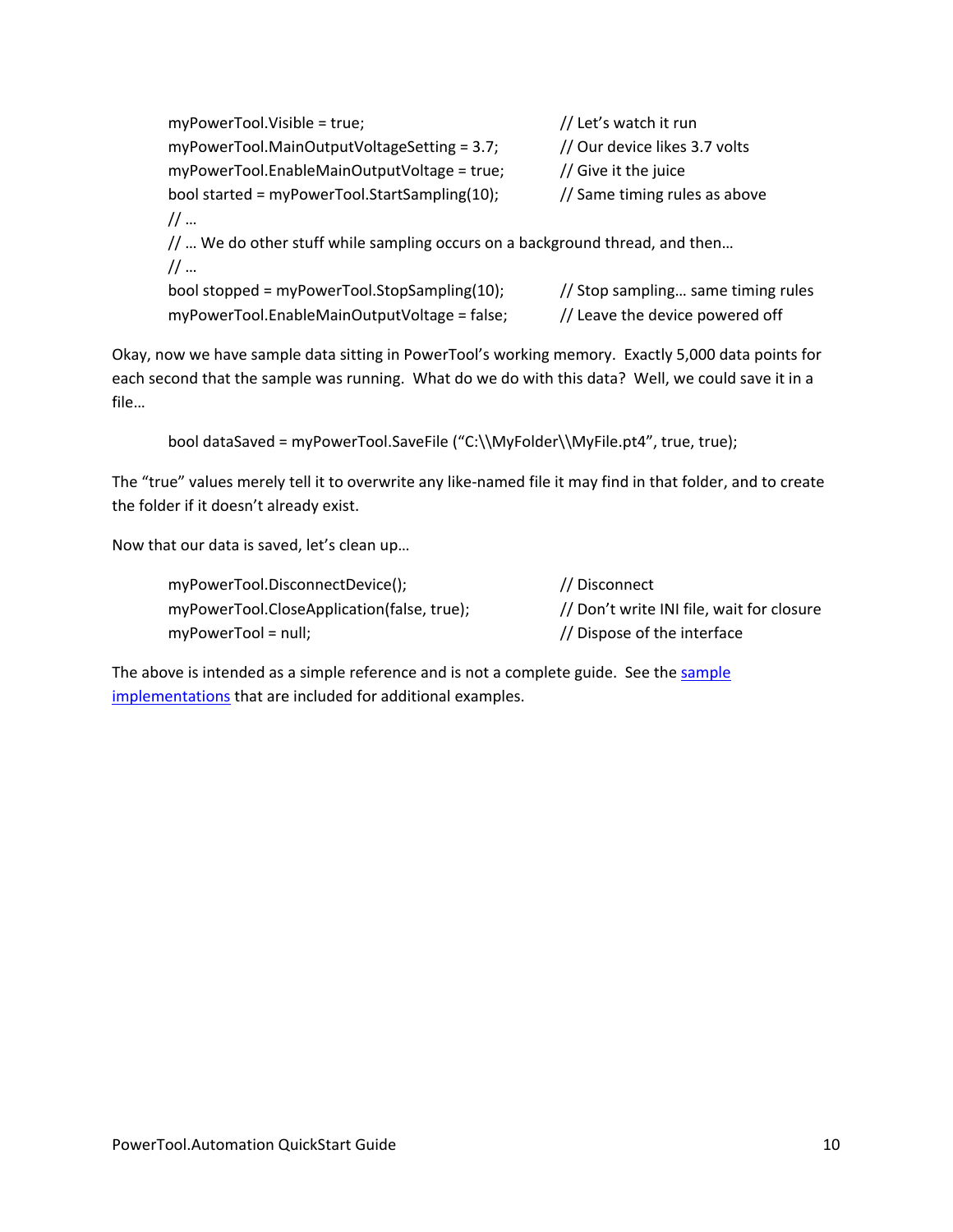## **Sample Implementations**

A Visual Studio Solution file is provided for your convenience. "DeveloperTools.sln" contains the projects referenced below.

## **C# Samples**

*IMPORTANT NOTE: To build any of these projects, change the project reference to PowerTool.exe to reflect its installed location on your system.*

#### Console Examples

Several simple examples are provided to demonstrate different capabilities.

"SimpleSamplingExample" shows how to connect to a device, sample, access realtime sampling data, and export data to CSV and PT4 files.

"IterativeCallingExample" takes the functionality of SimpleSamplingExample, but runs it iteratively, showing how to properly shutdown and startup your connections each time.

"ResetExample" shows how to use the new to 4.0.5.0 ResetPowerTool method to cycle the power to the connected Power Monitor device.

"IniTriggerExample" shows how to use the Automation interface to work with trigger codes in ini files.

"PT4Reader" shows how to read in a pt4 file to extract the stored data.

"PT5Reader" shows how to read in a pt5 file to extract the stored data.

"RecalibrateExample" shows how to programmatically recalibrate the Power Monitor.

#### Windows Application Example

A sample application "AutoDemo" is included, both as an executable and with full source code. It contains a full‐featured Windows GUI app that demonstrates a more involved implementation of the PowerTool .Automation interface.

When you run the executable, click OPEN to connect to an available PowerTool device. This will refresh the list of devices available to connect via the AutoDemo application. Make sure your desired device is selected, and then click CONNECT to activate control of the PowerTool instance via the AutoDemo application.

#### **C++ Samples**

*IMPORTANT NOTE: Be sure you have fully followed the directions listed for using COM, before using these samples. Also, be sure to edit the path to your TLB file in your code.*

Console Example